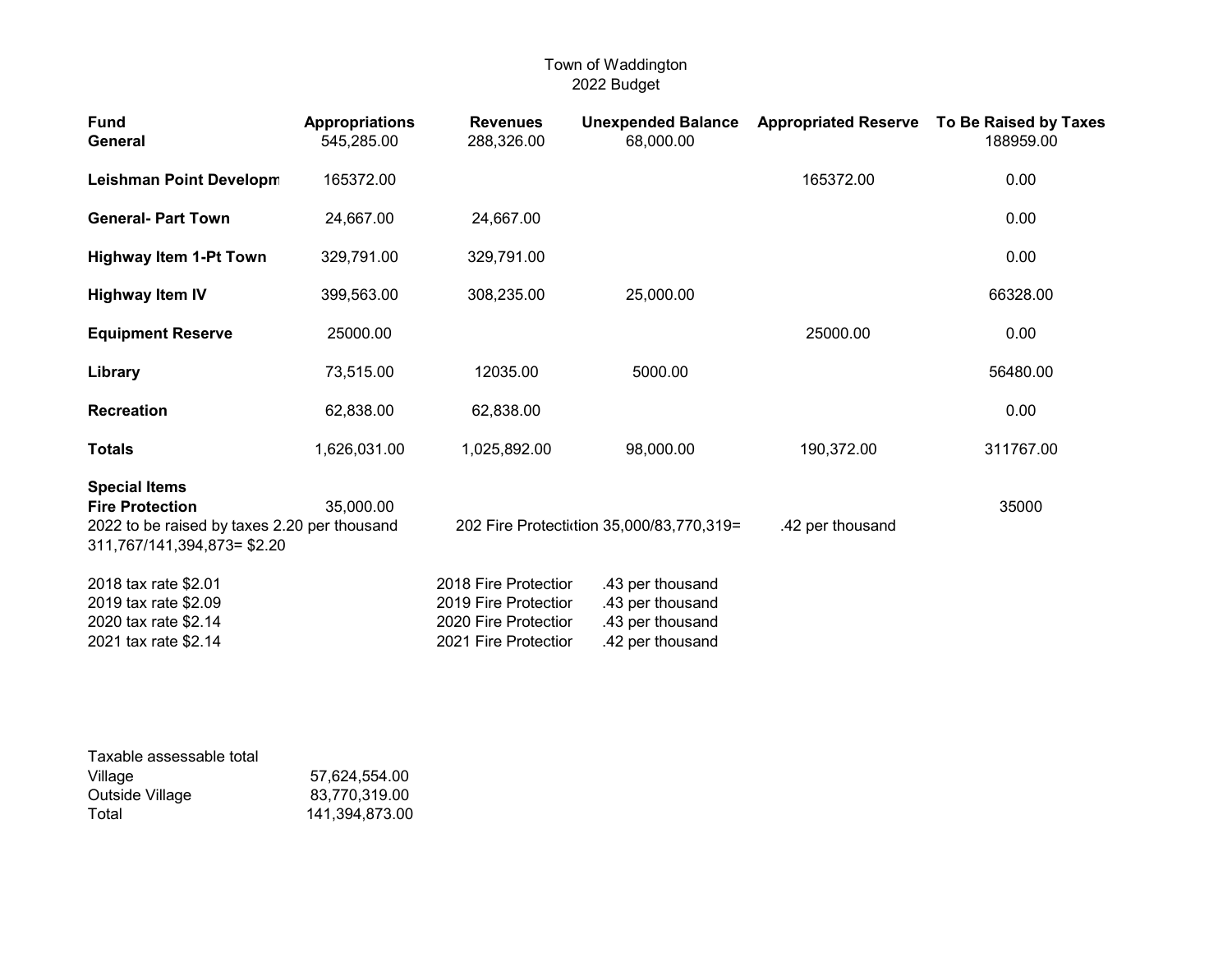| <b>General Government Support</b><br><b>Town Board</b> |                          |          | 2021 Budget | <b>Recommendations</b> | 2022 Preliminary | 2022 Adopted |
|--------------------------------------------------------|--------------------------|----------|-------------|------------------------|------------------|--------------|
|                                                        | <b>Personal Services</b> | A1010.1  | \$12,360.00 | \$12,360.00            | \$12,360.00      | \$12,360.00  |
|                                                        | Contractual              | A1010.4  | \$1,500.00  | \$1,500.00             | \$1,500.00       | \$1,500.00   |
|                                                        | Total                    |          | \$13,860.00 | \$13,860.00            | \$13,860.00      | \$13,860.00  |
|                                                        |                          |          |             |                        |                  |              |
| Justice                                                |                          |          |             |                        |                  |              |
|                                                        | <b>Personal Services</b> | A1110.1  | \$13,245.00 | \$13,510.00            | \$13,510.00      | \$13,510.00  |
|                                                        | Comp of employees        | A1110.12 | \$12,055.00 | \$12,296.00            | \$12,296.00      | \$12,296.00  |
|                                                        | Contractual              | A1110.4  | \$2,340.00  | \$2,340.00             | \$2,340.00       | \$2,340.00   |
|                                                        | <b>Court Officer</b>     |          | \$2,000.00  | \$2,000.00             | \$2,000.00       | \$2,000.00   |
|                                                        | <b>Justice Fees</b>      | A1110.41 |             |                        |                  |              |
|                                                        | Total                    |          | \$29,640.00 | \$30,146.00            | \$30,146.00      | \$30,146.00  |
| Supervisor                                             |                          |          |             |                        |                  |              |
|                                                        | <b>Personal Services</b> | A1220.1  | \$10,500.00 | \$10,500.00            | \$10,500.00      | \$10,500.00  |
|                                                        | Comp of Employees        | A1220.12 | \$17,166.00 | \$17,509.00            | \$17,509.00      | \$17,509.00  |
|                                                        | Contractual              | A1220.4  | \$3,000.00  | \$3,000.00             | \$3,000.00       | \$3,000.00   |
|                                                        | Total                    |          | \$30,666.00 | \$31,009.00            | \$31,009.00      | \$31,009.00  |
|                                                        |                          |          |             |                        |                  |              |
| Assessor                                               |                          |          |             |                        |                  |              |
|                                                        | <b>Personal Services</b> | A1355.1  | \$19,101.00 | \$29,101.00            | \$29,101.00      | \$29,101.00  |
|                                                        | Contractual              | A1355.4  | \$1,000.00  | \$2,000.00             | \$2,000.00       | \$2,000.00   |
|                                                        | Total                    |          | \$20,101.00 | \$31,101.00            | \$31,101.00      | \$31,101.00  |
| <b>Town Clerk</b>                                      |                          |          |             |                        |                  |              |
|                                                        | <b>Personal Services</b> | A1410.1  | \$30,406.00 | \$31,014.00            | \$31,014.00      | \$31,014.00  |
|                                                        | Comp of Employees        | A1410.12 | \$6,701.00  | \$7,200.00             | \$7,200.00       | \$7,200.00   |
|                                                        | Contractual              | A1410.4  | \$4,300.00  | \$4,300.00             | \$4,300.00       | \$4,300.00   |
|                                                        | Total                    |          | \$41,407.00 | \$42,514.00            | \$42,514.00      | \$42,514.00  |
| Attorney                                               |                          |          |             |                        |                  |              |
|                                                        | Contractual              | A1420.4  | 12,000.00   | 12,000.00              | 12,000.00        | 12,000.00    |
| <b>Buildings</b>                                       |                          |          |             |                        |                  |              |
|                                                        | <b>Personal Services</b> | A1620.1  | \$1,992.00  | 2600.00                | \$2,600.00       | \$2,600.00   |
|                                                        | Contractual              | A1620.4  | 40,000.00   | 40,000.00              | 40,000.00        | 40,000.00    |
|                                                        | Lib/T Hall Improv        | A1620.41 |             | 10,574.00              | 10,574.00        | 10,574.00    |
|                                                        | Total                    |          | 41,992.00   | 53,174.00              | 53,174.00        | 53,174.00    |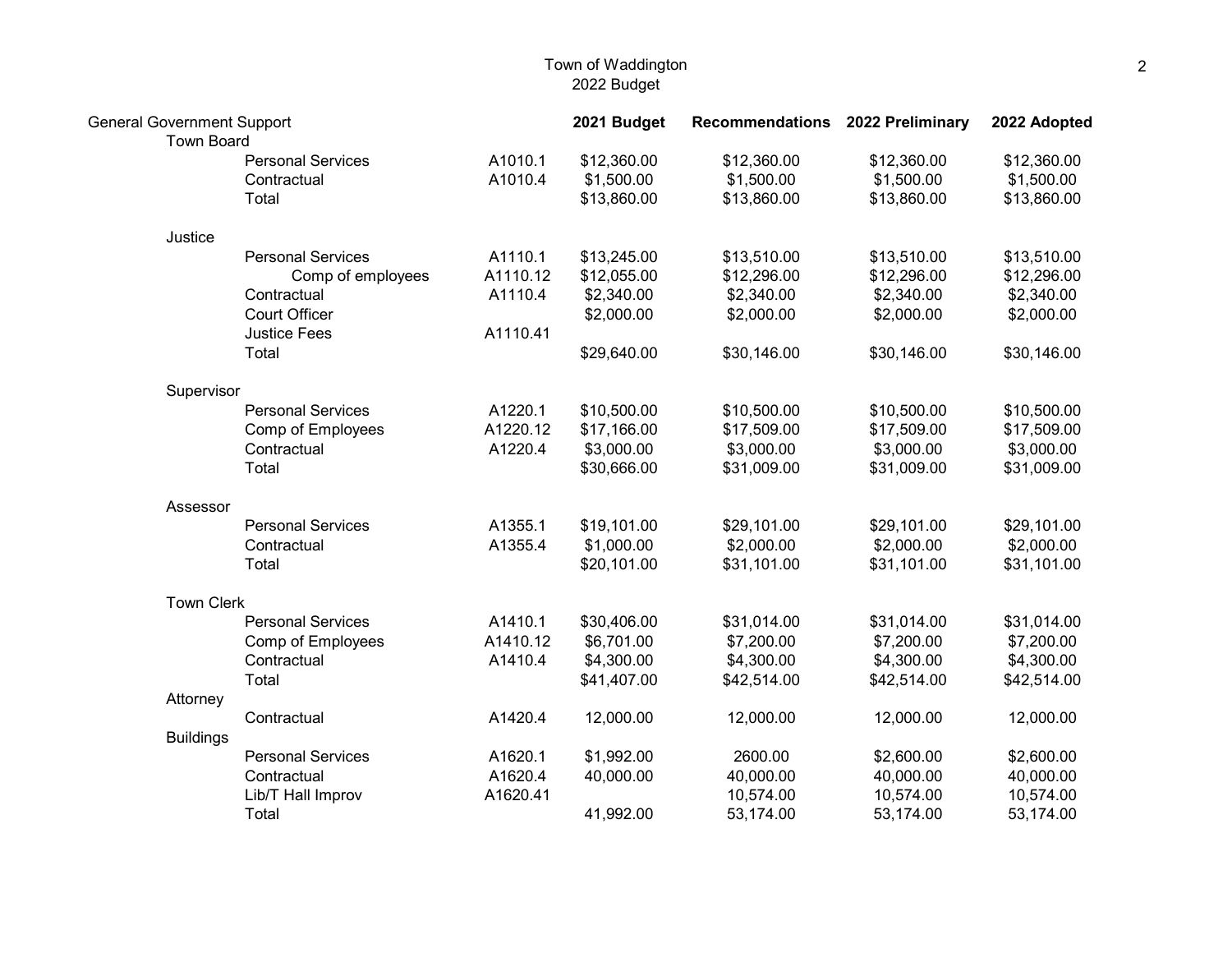| <b>General Government Support</b> |         | 2021 Budget  | <b>Recommendations</b> | 2022 Preliminary | 2022 Adopted |
|-----------------------------------|---------|--------------|------------------------|------------------|--------------|
| Special Items                     |         |              |                        |                  |              |
| Unallocated Ins                   | A1910.4 | 24,000.00    | 29,000,00              | 29,000.00        | 29,000.00    |
| <b>Municipal Dues</b>             | A1920.4 | \$800.00     | \$800.00               | \$800.00         | \$800.00     |
| Judgement & Claims                | A1930.4 | 1,000.00     | 1.000.00               | 1,000.00         | 1,000.00     |
| Contingency                       | A1990.4 | 5000.00      | 5000.00                | 5000.00          | 5000.00      |
| Total                             |         | 30,800.00    | 35,800.00              | 35,800.00        | 35,800.00    |
| <b>Total Government Support</b>   |         | \$220,466.00 | 249,604.00             | 249,604.00       | 249,604.00   |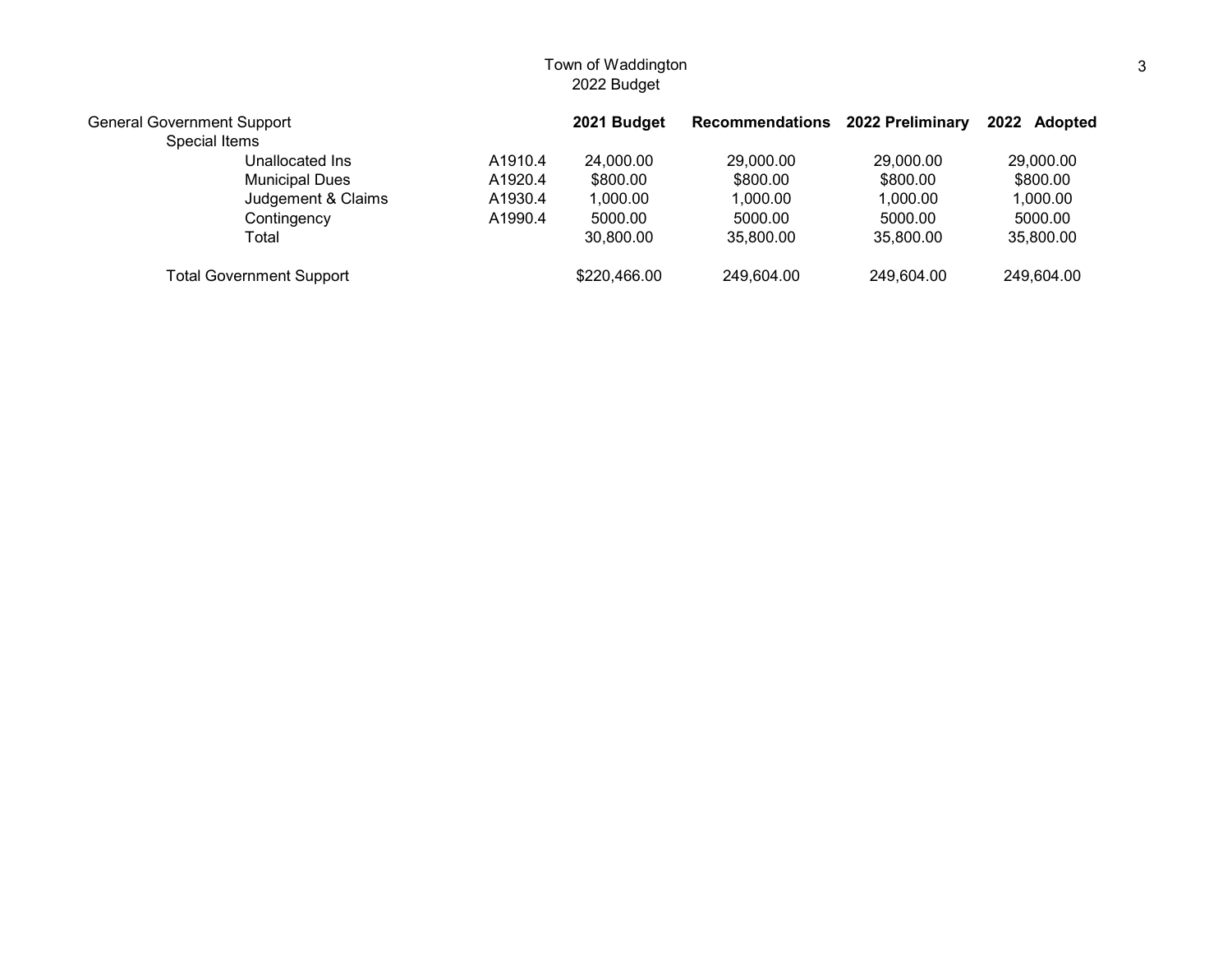| <b>Public Safety</b>                |          | 2021 Budget | <b>Recommendations</b> | 2022 Preliminary | 2022 Adopted |
|-------------------------------------|----------|-------------|------------------------|------------------|--------------|
| <b>Traffic Control- signs</b>       | A3310.2  | \$3,000.00  | \$2,000.00             | \$2,000.00       | \$2,000.00   |
| <b>Traffic Control- Contractual</b> | A3310.4  | \$1,000.00  | \$1,000.00             | \$1,000.00       | \$1,000.00   |
| Total                               |          | \$4,000.00  | \$3,000.00             | \$3,000.00       | \$3,000.00   |
| <b>Control of Animals</b>           |          |             |                        |                  |              |
| <b>Personal Service</b>             | A3510.1  | 3,000.00    | 3,000.00               | 3,000.00         | 3,000.00     |
| Contractual                         | A3510.4  | 1,000.00    | 1,000.00               | 1,000.00         | 1,000.00     |
| Total                               |          | 4,000.00    | 4,000.00               | 4,000.00         | 4,000.00     |
| Registrar of Vital Stats            | A4020.4  | 2,300.00    | 2,300.00               | 2,300.00         | 2,300.00     |
| Health                              |          |             |                        |                  |              |
| Rescue Squad Cont.                  | A4540.4  | 35,000.00   | 35,000.00              | 35,000.00        | 35,000.00    |
| Supt. Of Highways                   |          |             |                        |                  |              |
| <b>Personal Service</b>             | A5010.1  | 51,871.00   | 52,909.00              | 52,909.00        | 52,909.00    |
| Contractual                         | A5010.4  | 500.00      | 500.00                 | 500.00           | 500.00       |
| Total                               |          | 52,371.00   | 53,409.00              | 53,409.00        | 53,409.00    |
| Programs For The Aging              |          |             |                        |                  |              |
| Contractual                         | A6772.4  | 800.00      | 800.00                 | 800.00           | 800.00       |
| Other Economic Oppty & Development  | A6989    | 10,000.00   | 10,000.00              | 10,000.00        | 10,000.00    |
| Homecoming                          | A7271    | 14500.00    | 14500.00               | 14500.00         | 14500.00     |
| <b>Celebratior Contractual</b>      | A7550.4  | 2000.00     | 2000.00                | 2000.00          | 2000.00      |
| Refuse & Garbage                    |          |             |                        |                  |              |
| Contractual                         | A8160.4  | 3750.00     | 3750.00                | 3750.00          | 3750.00      |
| Parks & Cemeteries                  |          |             |                        |                  |              |
| <b>Personal Services</b>            | A8810.1  | 4000.00     | 4000.00                | 4000.00          | 4000.00      |
| Contractual                         | A8810.4  | 10000.00    | 10000.00               | 10000.00         | 10000.00     |
| <b>Mowing Contract</b>              | A8810.41 | 24,200.00   | 25,000.00              | 25,000.00        | 25,000.00    |
| Cemeter                             | A8810.42 | 5,000.00    | 5,000.00               | 5,000.00         | 5,000.00     |
| Total                               |          | 43,200.00   | 44,000.00              | 44,000.00        | 44,000.00    |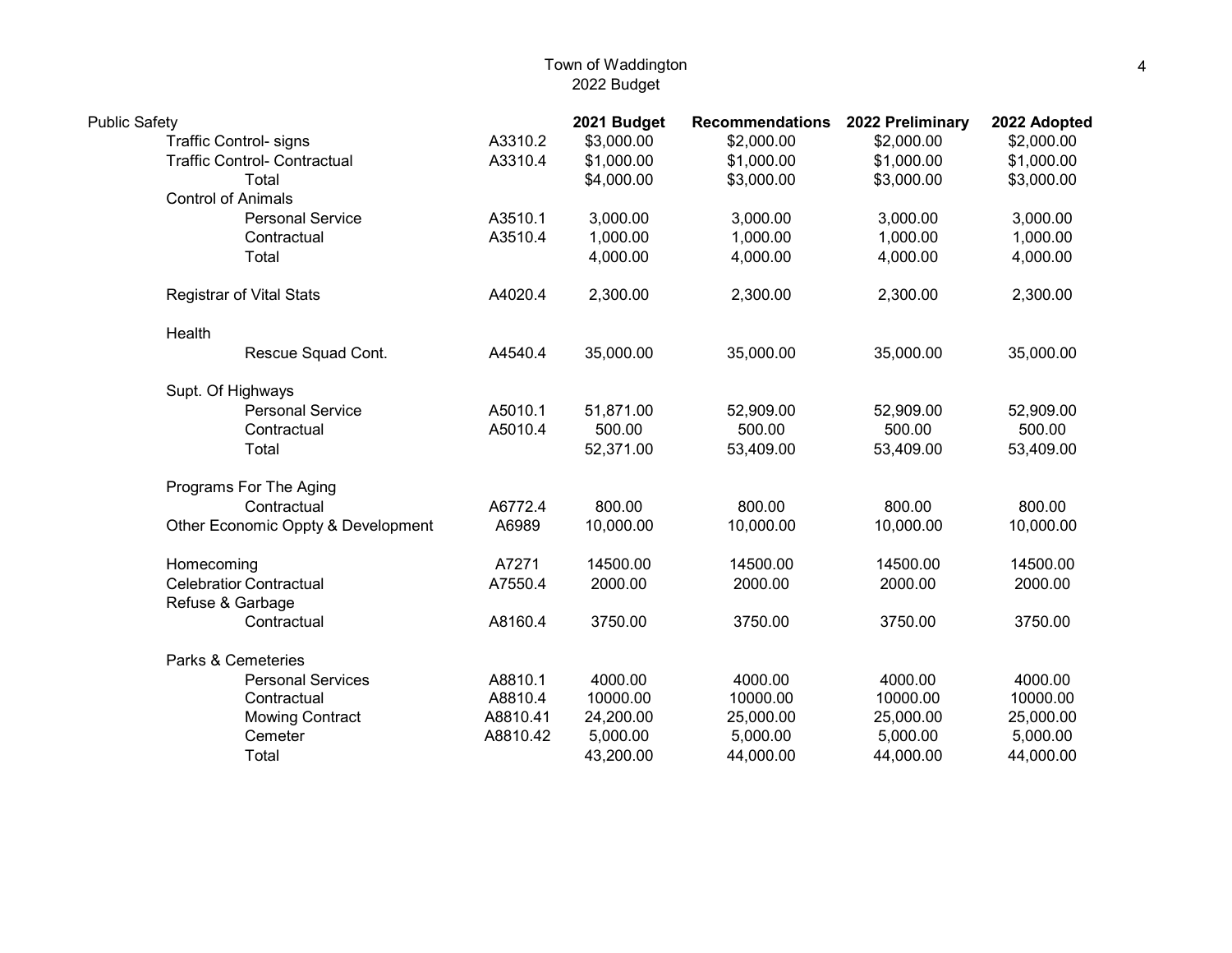| <b>Public Safety</b>                  |         | 2021 Budget  | <b>Recommendations</b> | 2022 Preliminary | 2022 Adopted |
|---------------------------------------|---------|--------------|------------------------|------------------|--------------|
| Automation                            | A1680.4 | 15,000.00    | 15,000.00              | 15,000.00        | 15,000.00    |
| <b>Undistributed Employe Benefits</b> |         |              |                        |                  |              |
| <b>State Retirement</b>               | 9010.8  | 22,636.00    | 25,566.00              | 25,566.00        | 25,566.00    |
| Social Security                       | A9030.8 | 14,000.00    | 15,000.00              | 15,000.00        | 15,000.00    |
| Medicare                              | A9035.8 |              |                        |                  |              |
| Life Insurance                        | A9045.8 | 2475.00      | 2475.00                | 2475.00          | 2475.00      |
| Disability Ins                        | A9055.8 | 160.00       | 160.00                 | 160.00           | 160.00       |
| Health Insurance                      | A9060.8 | 35,572.00    | 45,771.00              | 45,771.00        | 45,771.00    |
| Dental Insurance                      | A9061   | 2800.00      | 2800.00                | 2800.00          | 2800.00      |
| <b>HSA</b>                            | A9052.8 | 5100.00      | 7600.00                | 7600.00          | 7600.00      |
| <b>HRA</b>                            | A9053.8 | 3500.00      | 4800.00                | 4800.00          | 4800.00      |
| HRA over 65                           | A9054.8 | 5,000.00     | 3,750.00               | 3,750.00         | 3,750.00     |
| Total                                 |         | 91,243.00    | 107,922.00             | 107,922.00       | 107,922.00   |
| <b>Total Public Safety</b>            |         | 278164.00    | 295681.00              | 295681.00        | 295681.00    |
| <b>Total General Appropriations</b>   |         | \$498,630.00 | \$545,285.00           | \$545,285.00     | \$545,285.00 |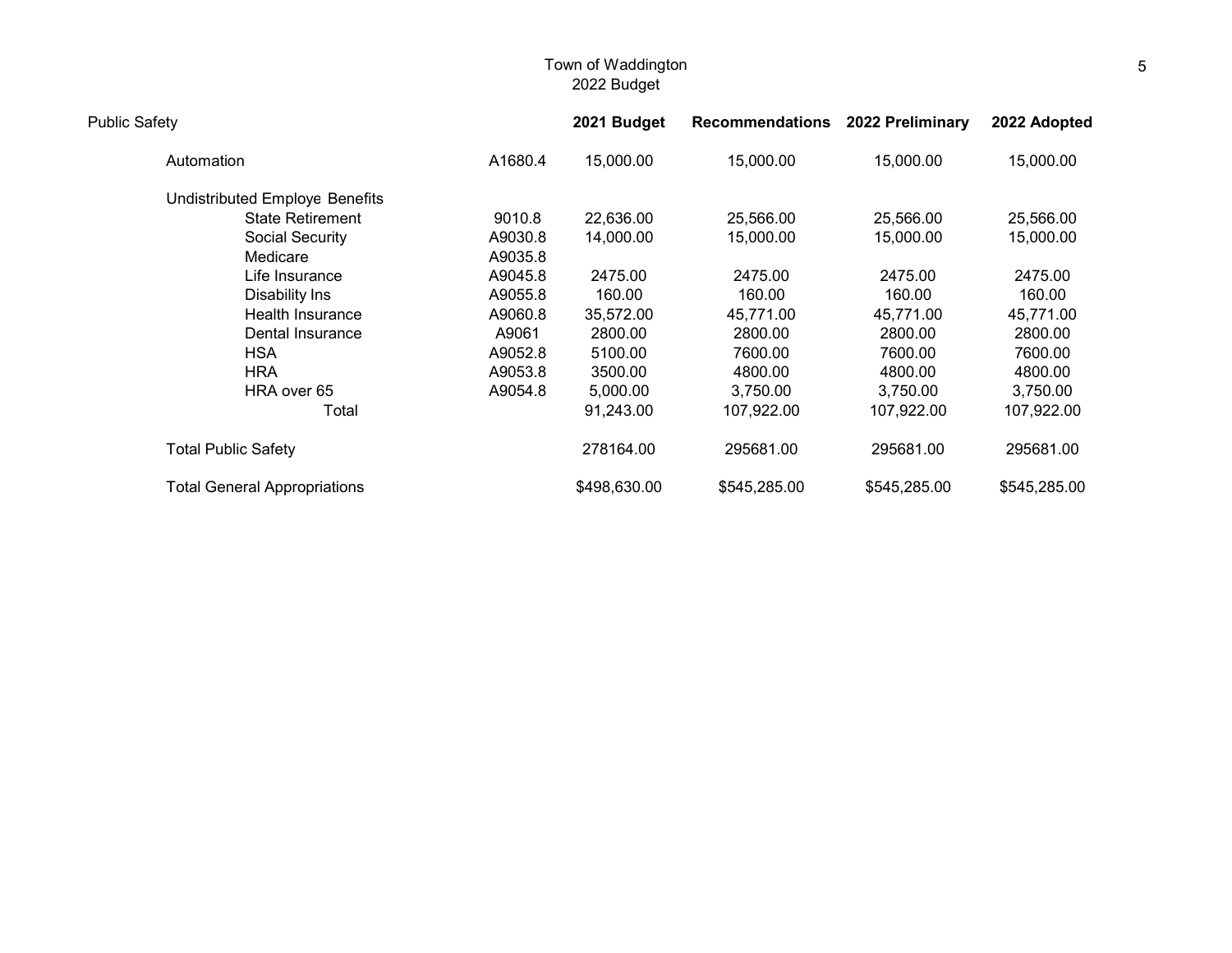| Part Town-General | <b>Publicity- Contractual</b>   | B6410.4  | 2021 Budget<br>\$2,500.00 | <b>Recommendations</b><br>\$2,500.00 | 2022 Preliminary<br>\$2,500.00 | 2022 Adopted<br>\$2,500.00 |
|-------------------|---------------------------------|----------|---------------------------|--------------------------------------|--------------------------------|----------------------------|
|                   |                                 |          |                           |                                      |                                |                            |
|                   | <b>Veteran's Services</b>       |          |                           |                                      |                                |                            |
|                   | Contractual                     | B6510.4  | 300.00                    | 300.00                               | 300.00                         | 300.00                     |
| Historian         |                                 |          |                           |                                      |                                |                            |
|                   | <b>Personal Services</b>        | B7510.1  | 825.00                    | 1500.00                              | 1500.00                        | 1500.00                    |
|                   | Contractual                     | B7510.4  | 1100.00                   | 1100.00                              | 1100.00                        | 1100.00                    |
|                   | Total                           |          | 1925.00                   | 2600.00                              | 2600.00                        | 2600.00                    |
| Zoning            |                                 |          |                           |                                      |                                |                            |
|                   | <b>Personal Services</b>        | B8010.1  | 4,781.00                  | 4,877.00                             | 4,877.00                       | 4,877.00                   |
|                   | Comp of Employees               | B8010.12 | 1,326.00                  | 1,353.00                             | 1,353.00                       | 1,353.00                   |
|                   | Contractual                     | B8010.4  | 1,400.00                  | 2,000.00                             | 2,000.00                       | 2,000.00                   |
|                   | Total                           |          | 7507.00                   | 8230.00                              | 8230.00                        | 8230.00                    |
| Contingency       |                                 | B        |                           | 362.00                               | 362.00                         | 362.00                     |
| Planning          |                                 |          |                           |                                      |                                |                            |
|                   | Contractual                     | B8020.4  | 600.00                    | 300.00                               | 300.00                         | 300.00                     |
|                   | Interfund Transfer to Rec       | B7145.4  |                           | 9,825.00                             | 9,825.00                       | 9,825.00                   |
|                   | Undistributed Employee Benefits |          |                           |                                      |                                |                            |
|                   | Social Security                 | B9030.8  | 515.00                    | 550.00                               | 550.00                         | 550.00                     |
|                   | Medicare                        | B9035.8  |                           |                                      |                                |                            |
|                   | Total                           |          | 515.00                    | 550.00                               | 550.00                         | 550.00                     |
|                   | <b>Total Part Town-General</b>  |          | 13,347.00                 | 24,667.00                            | 24,667.00                      | 24,667.00                  |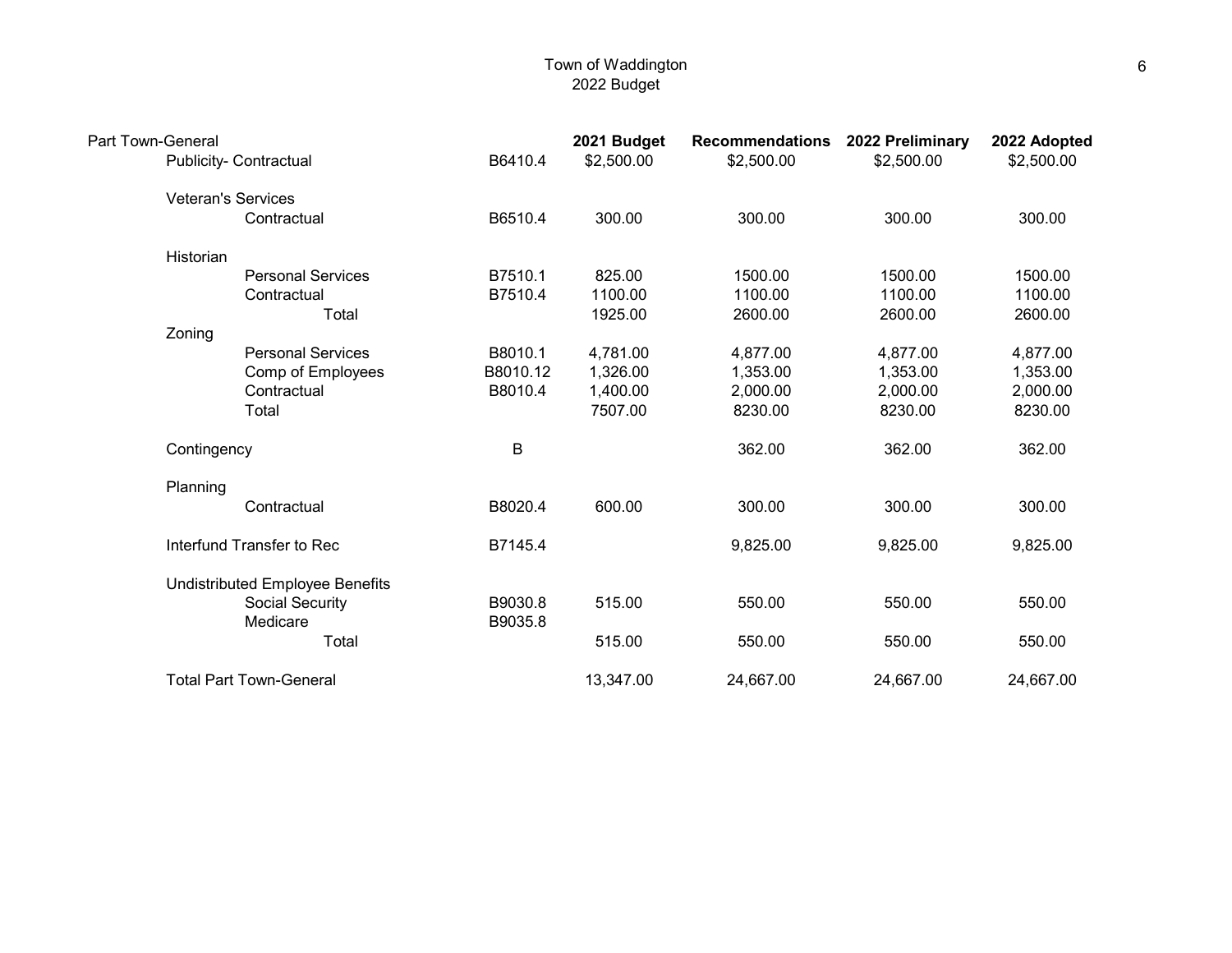| <b>General Revenues</b> |                                    |         | 2021 Adopted | Recommendations 2022 Preliminary |             | 2022 Adopted |
|-------------------------|------------------------------------|---------|--------------|----------------------------------|-------------|--------------|
|                         | Int & Penalties on                 |         |              |                                  |             |              |
|                         | <b>Real Property</b>               | A1090   | 4000.00      | 4000.00                          | 4000.00     | 4000.00      |
|                         | <b>Clerk Fees</b>                  | A1255   | 5,000.00     | 5,000.00                         | 5,000.00    | 5,000.00     |
|                         | Cemetery                           | A2192   | 5,000.00     | 5,000.00                         | 5,000.00    | 5,000.00     |
|                         | Int Cemetery fund                  | A2401.2 | 200.00       | 200.00                           | 200.00      | 200.00       |
|                         | Int Saving/checking                | A2401   | 1,000.00     | 1,000.00                         | 1,000.00    | 1,000.00     |
|                         | Dog Licenses                       | A2544   | 3,500.00     | 3,500.00                         | 3,500.00    | 3,500.00     |
|                         | <b>Fines &amp; Forfitures</b>      | A2610   | 15,000.00    | 15,000.00                        | 15,000.00   | 15,000.00    |
|                         | Pay in Leiu of Taxes               | A1081   | 4,500.00     | 4,500.00                         | 4,500.00    | 4,500.00     |
|                         | Sales Tax                          | A1120   | 76,846.00    | 77,000.00                        | 77,000.00   | 77,000.00    |
|                         | Franchises                         | A1170   | 7,500.00     | 7,500.00                         | 7,500.00    | 7,500.00     |
|                         | <b>Other Govt's Internet Share</b> | A2771   | 300.00       | 300.00                           | 300.00      | 300.00       |
|                         | <b>NYPA Re-licensing</b>           | A3889   | 62,000.00    | 62,000.00                        | 62,000.00   | 62,000.00    |
|                         | <b>NYPA Maintenance</b>            | A3889   | 18,000.00    | 18,000.00                        | 18,000.00   | 18,000.00    |
|                         | Homecoming Weekend                 |         | 14,500.00    | 14,500.00                        | 14,500.00   | 14,500.00    |
|                         | <b>NYPA Highflow</b>               | A3890   | 33,936.00    | 45,826.00                        | 45,826.00   | 45,826.00    |
|                         | Total                              |         | 251,282.00   | 263,326.00                       | 263,326.00  | 263,326.00   |
| <b>State Aide</b>       |                                    |         |              |                                  |             |              |
|                         | Mortgage Tax                       | A3005   | 18,000.00    | 25,000.00                        | 25,000.00   | 25,000.00    |
|                         | Other State Aide Reval/star        |         |              |                                  |             |              |
|                         | <b>Total General Revenues</b>      |         | 269,282.00   | 288,326.00                       | 288,326.00  | 288,326.00   |
|                         | Part Town- General Revenues        |         |              |                                  |             |              |
|                         | Sales Tax ax                       | B1120   | \$22,215.00  | \$24,667.00                      | \$24,667.00 | \$24,667.00  |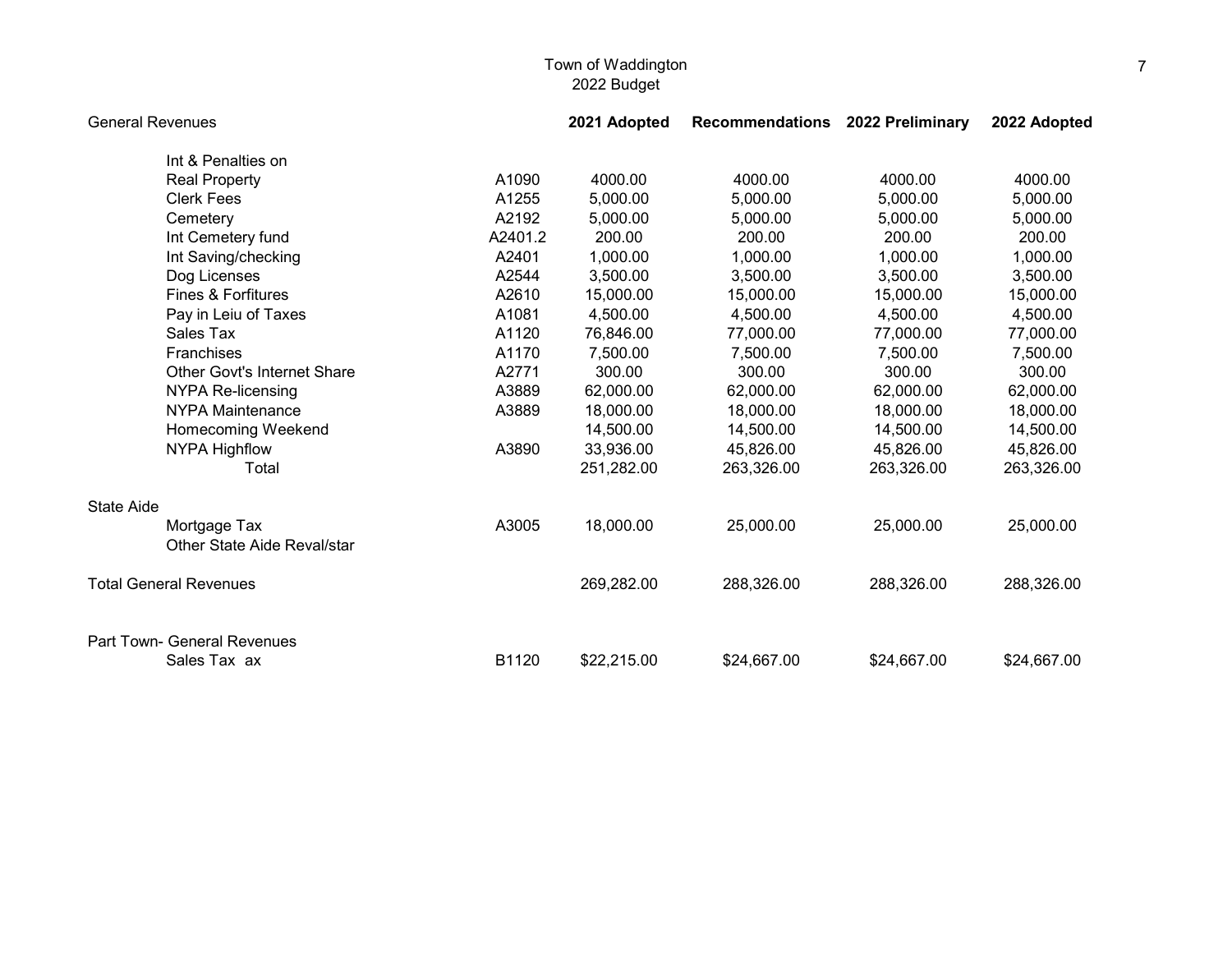| Highway Item I    | l Revenues                 |          | 2021 Budget  | <b>Recommendations</b> | 2022 Preliminary | 2022 Adopted |
|-------------------|----------------------------|----------|--------------|------------------------|------------------|--------------|
| <b>State Aide</b> |                            |          |              |                        |                  |              |
|                   | Per Capita (AIM)           | DB3001   | 12000.00     | 12000.00               | 12000.00         | 12000.00     |
|                   | Const Hwy Aid (CHIPS)      | DB3501   | 100000.00    | 100000.00              | 100000.00        | 100000.00    |
| Sales Tax         |                            | DB1120   | 72,882.00    | 82,141.00              | 82,141.00        | 82,141.00    |
|                   | NYPA Maintenance           | DB3089   | 48,650.00    | 48,650.00              | 48,650.00        | 48,650.00    |
|                   | <b>NYPA Relicensing</b>    | DB3089   | 87,000.00    | 87,000.00              | 87,000.00        | 87,000.00    |
| <b>High Flow</b>  |                            | DB3089   | 320,532.00   | 329,791.00             | 329,791.00       | 329,791.00   |
|                   | Total                      |          |              |                        |                  |              |
| Highway Item IV   | <b>IV Revenues</b>         |          |              |                        |                  |              |
|                   | <b>County Snow Removal</b> | DA2300.2 | 139396.00    | 139396.00              | 139396.00        | 139396.00    |
|                   | NYPA Relicensing           | DA3089   | 12355.00     | 12355.00               | 12355.00         | 12355.00     |
| <b>NYPA Maint</b> |                            | DA3089   |              |                        |                  |              |
| Sales Tax         |                            | DA1120   | 98,346.00    | 126,484.00             | 126,484.00       | 126,484.00   |
| <b>High Flow</b>  |                            | DA3089   | 26,064.00    | 30,000.00              | 30,000.00        | 30,000.00    |
|                   | Total                      |          | \$276,161.00 | \$308,235.00           | \$308,235.00     | \$308,235.00 |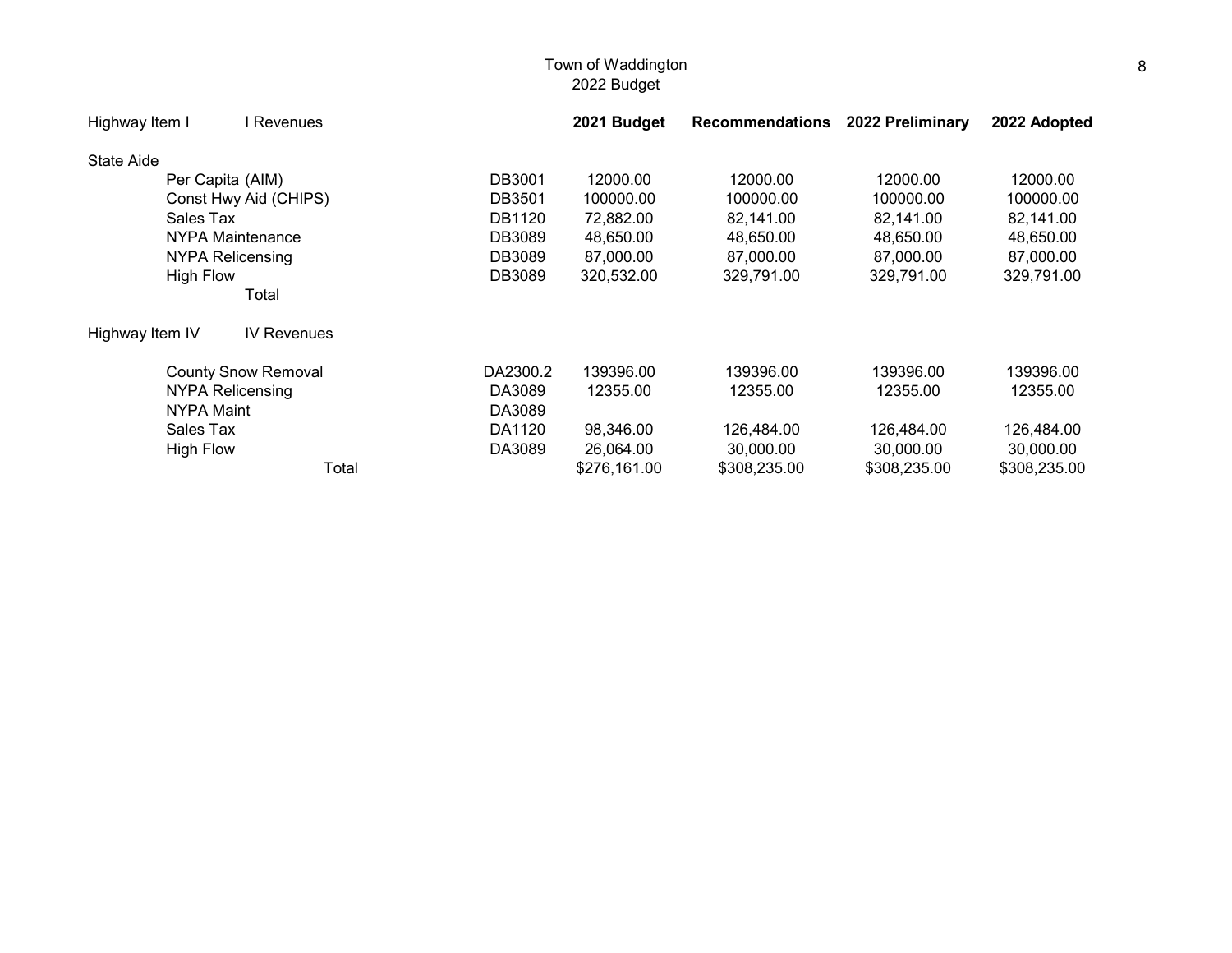| Highway Item I Appropriation       |          | 2021 Budget  | <b>Recommendations</b> | 2022 Preliminary | 2022 Budget  |
|------------------------------------|----------|--------------|------------------------|------------------|--------------|
| <b>General Repairs</b>             |          |              |                        |                  |              |
| <b>Personal Service</b>            | DB5110.1 | 86,824.00    | 87,195.00              | 87,195.00        | 87,195.00    |
| Contractual                        | DB5110.4 | 50,000.00    | 50,000.00              | 50,000.00        | 50,000.00    |
| Total                              |          | 136,824.00   | 137,195.00             | 137,195.00       | 137,195.00   |
| <b>Improvements CHIPS</b>          | DB5112.2 | 100,000.00   | 100,000.00             | 100,000.00       | 100,000.00   |
| <b>Employee Benefits</b>           |          |              |                        |                  |              |
| Social Security                    | DB9030.8 | 6,700.00     | 6,800.00               | 6,800.00         | 6,800.00     |
| Medicare                           | DB9035.8 |              |                        |                  |              |
| Health Insurance                   | DB9060.8 | 46,347.00    | 50,862.00              | 50,862.00        | 50,862.00    |
| <b>HSA- Active/Retire</b>          | DB9052.8 | 7,350.00     | 8,400.00               | 8,400.00         | 8,400.00     |
| <b>HRA Active/Retire</b>           | DB9053.8 | 4,669.00     | 5,138.00               | 5,138.00         | 5,138.00     |
| HRA-Over 65                        | DB9504.8 | 1,827.00     | 1,463.00               | 1,463.00         | 1,463.00     |
| <b>Ancillary Benefits</b>          | DB9060.9 | 5,096.00     | 5,292.00               | 5,292.00         | 5,292.00     |
| <b>Uniforms</b>                    | DB9070.8 | 1,153.00     | 2,550.00               | 2,550.00         | 2,550.00     |
| Retirement                         | DB9010.8 | 10,566.00    | 12,091.00              | 12,091.00        | 12,091.00    |
| Total                              |          | 83,708.00    | 92,596.00              | 92,596.00        | 92,596.00    |
| <b>Total Item I Appropriations</b> |          | \$320,532.00 | \$329,791.00           | \$329,791.00     | \$329,791.00 |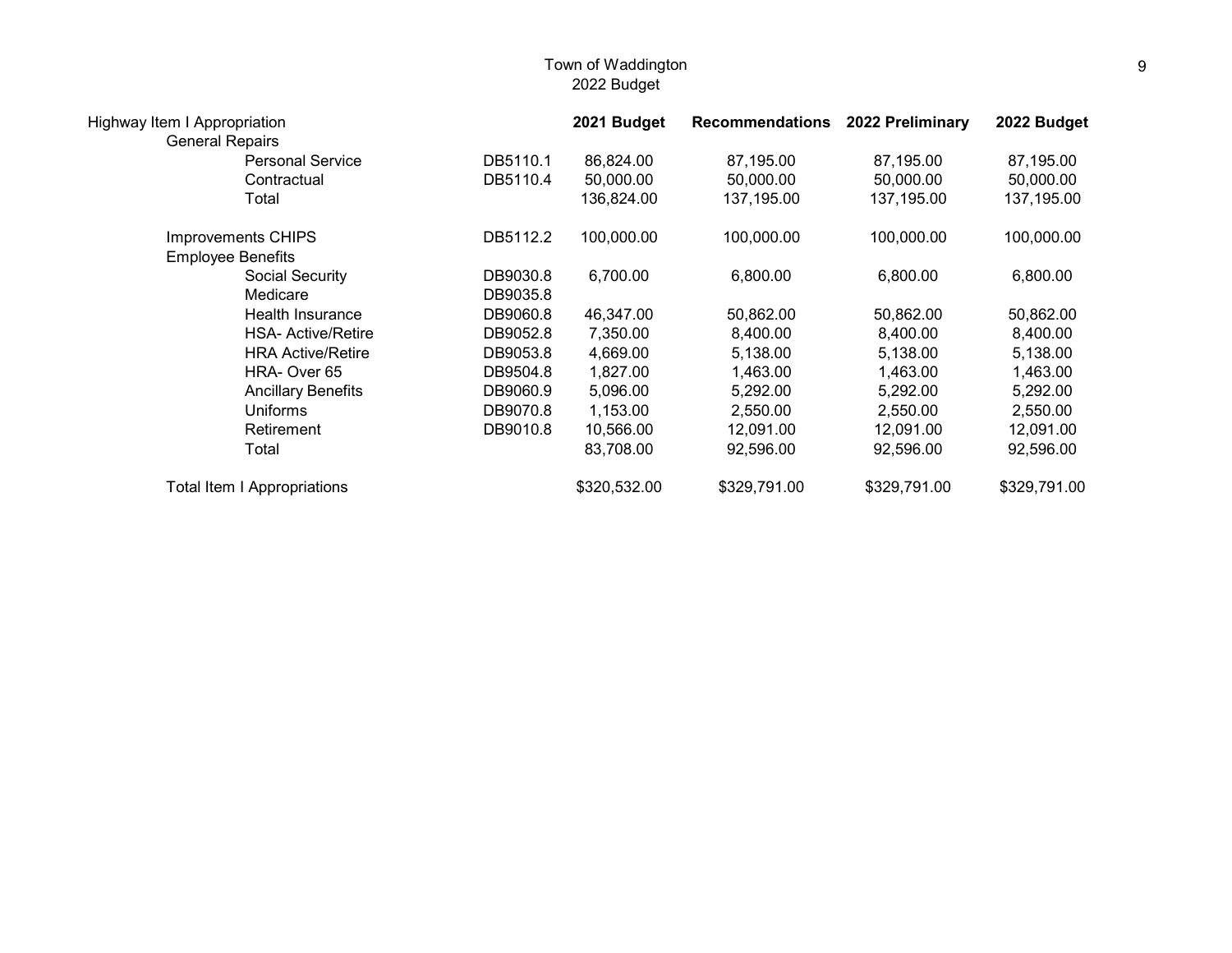| Highway Item IV Apprc IV Appropriations<br>Machinery |                                   |           | 2021 Budget  | Recommendations 2022 Preliminary |              | 2022 Adopted |
|------------------------------------------------------|-----------------------------------|-----------|--------------|----------------------------------|--------------|--------------|
|                                                      | Equipment                         | DA5130.2  | 55,000.00    | 55,000.00                        | 55,000.00    | 55,000.00    |
|                                                      | Contractual                       | DA5130.4  | 50,000.00    | 60,000.00                        | 60,000.00    | 60,000.00    |
|                                                      | Fuel/Gas                          | DA5130.41 | 50,000.00    | 40,000.00                        | 40,000.00    | 40,000.00    |
|                                                      | Total                             |           | 155,000.00   | 155,000.00                       | 155,000.00   | 155,000.00   |
| <b>Snow Removal</b>                                  |                                   |           |              |                                  |              |              |
|                                                      | <b>Personal Services</b>          | DA5142.1  | 78,000.00    | 83,000.00                        | 83,000.00    | 83,000.00    |
|                                                      | <b>Sand Contractual</b>           | DA5142.4  | 10,000.00    | 7,000.00                         | 7,000.00     | 7,000.00     |
|                                                      | Salt Contractual                  | DA5142.41 | 61,600.00    | 61,000.00                        | 61,000.00    | 61,000.00    |
|                                                      | Liquid Contractual                | DA5142.2  | 6,000.00     | 9,000.00                         | 9,000.00     | 9,000.00     |
|                                                      | Total                             |           | 155,600.00   | 160,000.00                       | 160,000.00   | 160,000.00   |
| <b>Employee Benefits</b>                             |                                   |           |              |                                  |              |              |
|                                                      | Social Security                   | DA9030.8  | 6,000.00     | 6,400.00                         | 6,400.00     | 6,400.00     |
|                                                      | Medicare                          | DA9035.8  |              |                                  |              |              |
|                                                      | Health Insurance                  | DA9060.8  | 33,105.00    | 36,330.00                        | 36,330.00    | 36,330.00    |
|                                                      | <b>HSA- Active/Retire</b>         | DA9052.8  | 5250.00      | 6000.00                          | 6000.00      | 6000.00      |
|                                                      | <b>HRA Active/Retire</b>          | DA9053.8  | 3335.00      | 3670.00                          | 3670.00      | 3670.00      |
|                                                      | HRA-Over 65                       | DA9054.8  | 1,350.00     | 1,045.00                         | 1,045.00     | 1,045.00     |
|                                                      | <b>Ancillary Benefits</b>         | DA9060.9  | 3,640.00     | 3,780.00                         | 3,780.00     | 3,780.00     |
|                                                      | <b>Uniforms</b>                   | DA9070.8  | 825.00       | 1,870.00                         | 1,870.00     | 1,870.00     |
|                                                      | Retirement                        | DA9010.8  | 7,558.00     | 8,649.00                         | 8,649.00     | 8,649.00     |
|                                                      | Total                             |           | \$61,063.00  | \$67,744.00                      | \$67,744.00  | \$67,744.00  |
|                                                      | <b>Statutory Installment Bond</b> |           |              |                                  |              |              |
|                                                      | Principal                         | DA9720.6  |              | \$12,800.00                      | \$12,800.00  | \$12,800.00  |
|                                                      | Interest                          | DA9720.7  |              | \$4,019.00                       | \$4,019.00   | \$4,019.00   |
|                                                      |                                   |           |              | \$16,819.00                      | \$16,819.00  | \$16,819.00  |
|                                                      | Total Item IV Approp.             |           | \$371,663.00 | \$399,563.00                     | \$399,563.00 | \$399,563.00 |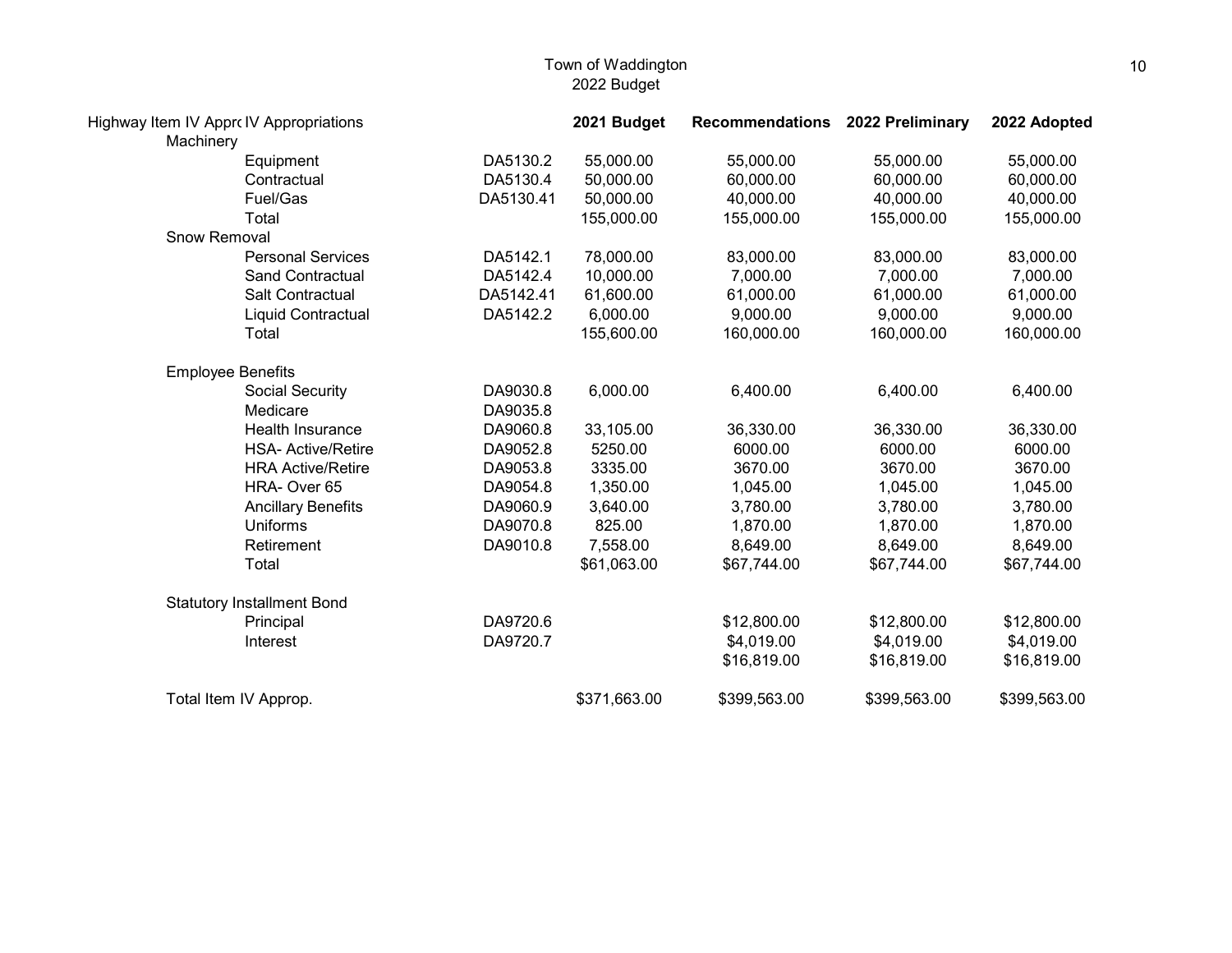| <b>Public Library Appropriations</b> |          | 2021 Budget | Recommendations 2022 Preliminary |             | 2022 Adopted |
|--------------------------------------|----------|-------------|----------------------------------|-------------|--------------|
| <b>Personal Services</b>             | L7410.1  | 41,232.00   | 41,232.00                        | 41,232.00   | 41,232.00    |
| Contractual                          | L7410.4  | 28,300.00   | 25,932.00                        | 25,932.00   | 25,932.00    |
| Social Security                      | L9030.8  | 2,800.00    | 2,800.00                         | 2,800.00    | 2,800.00     |
| Medicare                             | L9035.8  |             |                                  |             |              |
| Retirement                           | L9010.8  | 3,551.00    | 3,551.00                         | 3,551.00    | 3,551.00     |
| Total                                |          | 75,883.00   | 73,515.00                        | 73,515.00   | 73,515.00    |
| <b>Library Revenues</b>              |          |             |                                  |             |              |
| Mini Grant                           | L2763    | 200.00      | 200.00                           | 200.00      | 200.00       |
| Library Charges                      | L2082    | \$733.00    | \$500.00                         | \$500.00    | \$500.00     |
| Interest & Earnings                  | L2401    | 50.00       | 50.00                            | 50.00       | 50.00        |
| Interest & Earnings CD               | L2402    | 410.00      | 410.00                           | 410.00      | 410.00       |
| <b>Community Room Rental</b>         | L2440    | 300.00      | 500.00                           | 500.00      | 500.00       |
| Grants                               | L2760    | 3,000.00    | 3,000.00                         | 3,000.00    | 3,000.00     |
| <b>Telephone Rebate</b>              |          | 55.00       |                                  |             |              |
| <b>Book Sale</b>                     | L2705    | 800.00      | 1,000.00                         | 1,000.00    | 1,000.00     |
| Adopt- A- Book                       | L2773    | 200.00      | 200.00                           | 200.00      | 200.00       |
| Gifts & donations                    | L2705    | 2100.00     | 2100.00                          | 2100.00     | 2100.00      |
| Misc.                                | L2770    | 1000.00     | 1000.00                          | 1000.00     | 1000.00      |
| Amazon Smile                         | L2771    |             | 75.00                            | 75.00       | 75.00        |
| Fundraising                          | L2774    |             | 3000.00                          | 3000.00     | 3000.00      |
| Total                                |          | \$8,848.00  | \$12,035.00                      | \$12,035.00 | \$12,035.00  |
| <b>Fire Protection</b>               |          |             |                                  |             |              |
| Contractual                          | SF3410.4 | \$35,000.00 | \$35,000.00                      | \$35,000.00 | \$35,000.00  |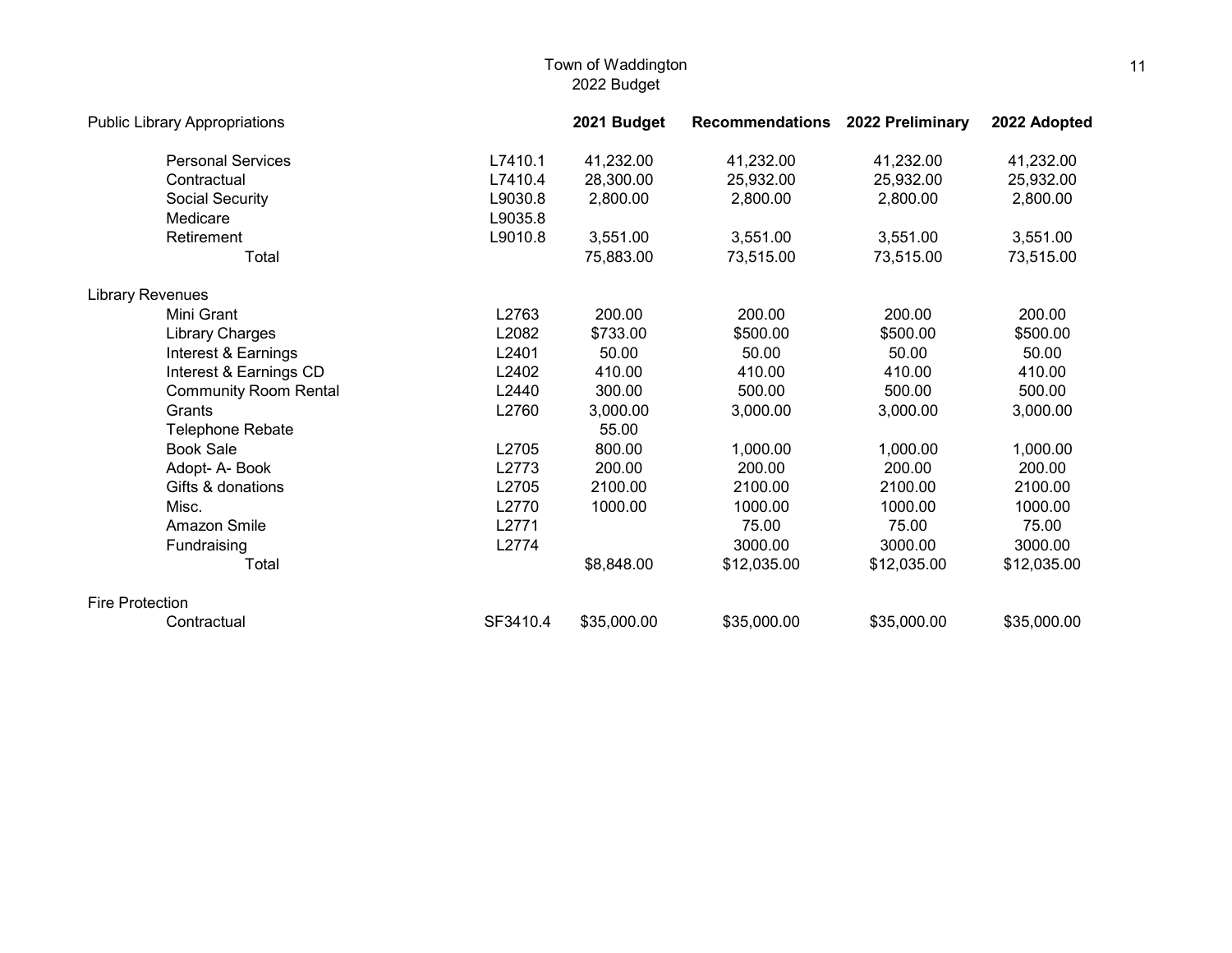| Public Library          |                                 | 2021 Budget | Recommendations 2022 Preliminary |             | 2022 Adopted |             |
|-------------------------|---------------------------------|-------------|----------------------------------|-------------|--------------|-------------|
| Expenditures            |                                 |             |                                  |             |              |             |
|                         | Arts Program                    | L7270       | 1000.00                          | 1200.00     | 1200.00      | 1200.00     |
|                         | Automation                      | L1680.4     | 2700.00                          | 2700.00     | 2700.00      | 2700.00     |
|                         | Librarian Salary                | L7410.1     | 22,620.00                        | 22,620.00   | 22,620.00    | 22,620.00   |
|                         | <b>Substitute Salary</b>        |             | 14712.00                         | 14712.00    | 14712.00     | 14712.00    |
|                         | <b>Custodian Salary</b>         |             | 3900.00                          | 3900.00     | 3900.00      | 3900.00     |
| <b>Books</b>            |                                 | L7410.4     | 5800.00                          | 6000.00     | 6000.00      | 6000.00     |
|                         | Periodicals                     | L7410.41    | 500.00                           | 250.00      | 250.00       | 250.00      |
|                         | <b>Library Supplies</b>         | L7410.42    | 1200.00                          | 2200.00     | 2200.00      | 2200.00     |
|                         | Fuel & Lights                   | L7410.43    | 6000.00                          | 3000.00     | 3000.00      | 3000.00     |
|                         | Telephone                       | L7410.44    | 900.00                           | 800.00      | 800.00       | 800.00      |
| Mileage                 |                                 | L7410.45    | 400.00                           | 232.00      | 232.00       | 232.00      |
|                         | Off & Library Supplies          | L7410.46    | 2000.00                          | 250.00      | 250.00       | 250.00      |
|                         | <b>General Maintenance</b>      | L7410.47    | 2000.00                          | 2000.00     | 2000.00      | 2000.00     |
|                         | <b>Legal Services</b>           | L7410.48    | 2500.00                          | 1000.00     | 1000.00      | 1000.00     |
|                         | Operate Expense & Office Supply | L7410.51    |                                  | 2000.00     | 2000.00      | 2000.00     |
|                         | <b>Library Program Supplies</b> | L7410.52    |                                  | 1000.00     | 1000.00      | 1000.00     |
|                         | <b>Capital Expenses</b>         | L7410.203   | 2500.00                          | 2500.00     | 2500.00      | 2500.00     |
| Videos                  |                                 | L7410.205   | 800.00                           | 800.00      | 800.00       | 800.00      |
|                         | Social Security                 | L9030.8     | 2,800.00                         | 2,800.00    | 2,800.00     | 2,800.00    |
| Medicare                |                                 | L9035.8     |                                  |             |              |             |
|                         | Retirement                      | L9010.8     | 3551.00                          | 3551.00     | 3551.00      | 3551.00     |
|                         | Total                           |             | 75883.00                         | 73515.00    | 73515.00     | 73515.00    |
| <b>Library Revenues</b> |                                 |             |                                  |             |              |             |
|                         | <b>NCLS Mini Grant</b>          | L2763       | 200.00                           | 200.00      | 200.00       | 200.00      |
|                         | Fines & Copies                  | L2082       | 733.00                           | 500.00      | 500.00       | 500.00      |
|                         | Savings Acct Interest           | L2401       | 50.00                            | 50.00       | 50.00        | 50.00       |
|                         | Arts/Grants                     | L2760       | 3,000.00                         | 3,000.00    | 3,000.00     | 3,000.00    |
|                         | Interest CDs                    | L2402       | 410.00                           | 410.00      | 410.00       | 410.00      |
|                         | <b>Community Room Rental</b>    | L2760       | 300.00                           | 500.00      | 500.00       | 500.00      |
|                         | Gifts & Donations               | L20705      | 2,100.00                         | 2,100.00    | 2,100.00     | 2,100.00    |
| Misc                    |                                 | L2770       | 1,000.00                         | 1,000.00    | 1,000.00     | 1,000.00    |
| <b>Book Sale</b>        |                                 | L2650       | 800.00                           | 1,000.00    | 1,000.00     | 1,000.00    |
|                         | Adopt-a-book                    | L2773       | 200.00                           | 200.00      | 200.00       | 200.00      |
|                         | Amazon Smile                    | L2771       | 55.00                            | 75.00       | 75.00        | 75.00       |
|                         | Fundraising                     | L2774       |                                  | 3000.00     | 3000.00      | 3000.00     |
|                         | <b>Telephone Rebate</b>         |             |                                  |             |              |             |
|                         | Total                           |             | \$8,848.00                       | \$12,035.00 | \$12,035.00  | \$12,035.00 |